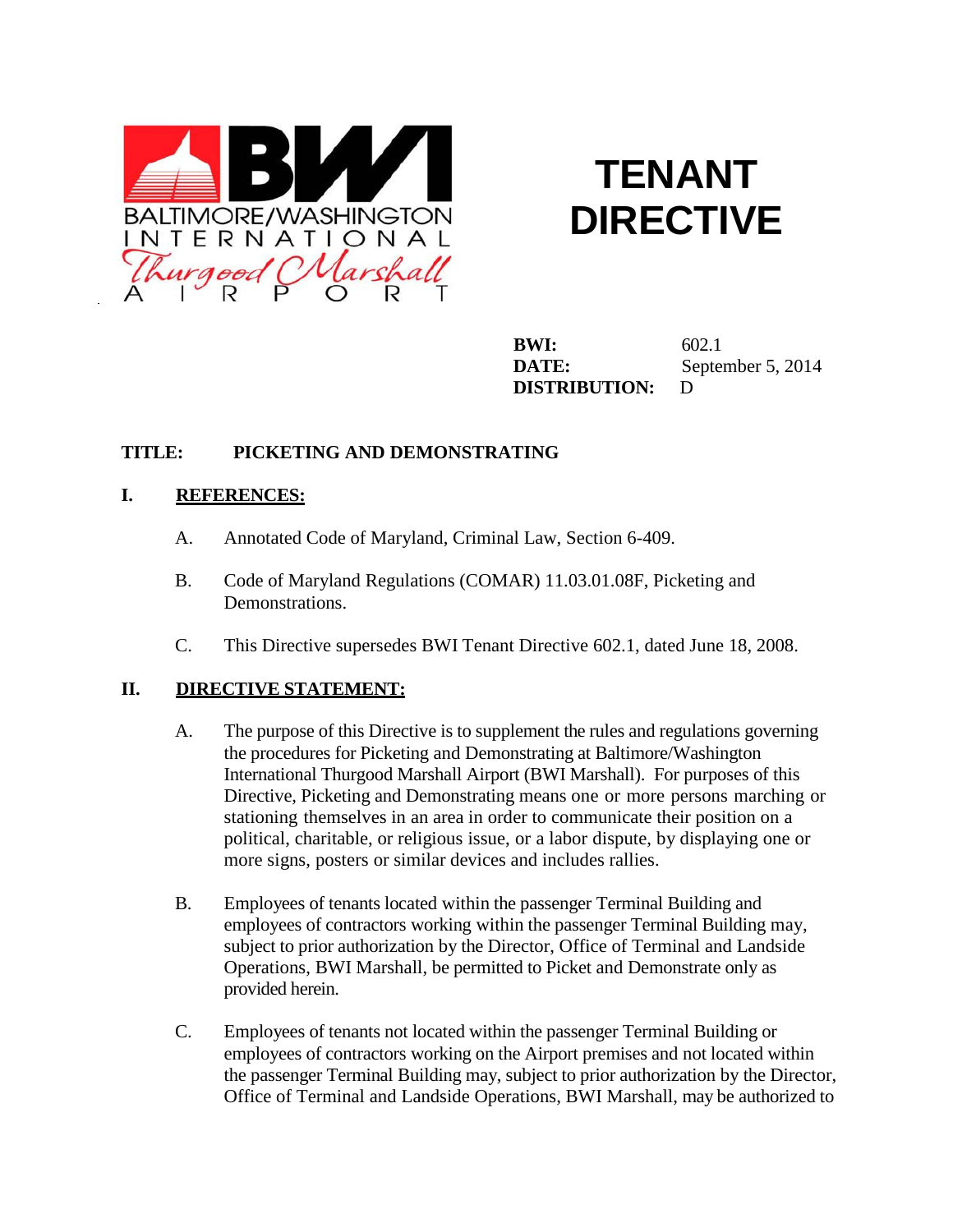> Picket and Demonstrate in the vicinity of the actual job site. In no case, however, will such Picketing and Demonstrating be within an Airport security area. Security areas are defined as those areas contained by Airport security fencing and/or security areas controlled by the Airport or its tenants in accordance with Transportation Security Administration Regulation 1542.

#### **III. PROCEDURES**:

- A. BWI Marshall is not a public forum for First Amendment activities. Certain activities are incompatible with the transportation uses of BWI Marshall. Unfettered use of BWI Marshall to Picket and Demonstrate would prevent the intended use of the Airport as a transportation center and potentially endanger the health and safety of passengers, other patrons and employees using BWI Marshall. Moreover, such activities would impede and cause unreasonable hazards during the construction activities anticipated at BWI Marshall. The use of BWI Marshall for the purpose of exercising rights of free expression and communication to Picket and Demonstrate will not be permitted to restrict or impair the transportation function of BWI Marshall. Organizations who may request a permit at BWI Marshall to Picket and Demonstrate will be given consideration regarding their request on a case-by-case basis. Decisions on whether or not to grant any such request will be based, in part, on the availability of designated locations for such activities during the period of request, as well as other factors enunciated herein.
- B. The Maryland Aviation Administration (Administration) has determined that only certain designated areas of the Airport provide a reasonable opportunity for Picketing and Demonstrating while not preventing the use of the Airport for its intended purpose of providing safe, orderly, and efficient flow of pedestrian and vehicle traffic and air transportation. The Director, Office of Terminal and Landside Operations, BWI Marshall, maintains a chart designating those areas where Picketing and Demonstrating does not prevent the use of BWI Marshall for its intended purpose. In recognition of the importance of the right of the public to the exercise of free expression where it is not incompatible with the use of the Airport facilities for their intended purpose, the Director, Office of Terminal and Landside Operations, BWI Marshall, will strive to maintain a minimum of two (2) areas in the exterior of the non-Secured Areas of the Terminal for Picketing and Demonstrating. Where necessary to preserve the use of the Airport by the public for transportation purposes, the Director, Office of Terminal and Landside Operations, BWI Marshall, may reduce the number or size of or change the location of designated areas from time to time to take into account changes in pedestrian or vehicle flow, construction, alterations to the Terminal and their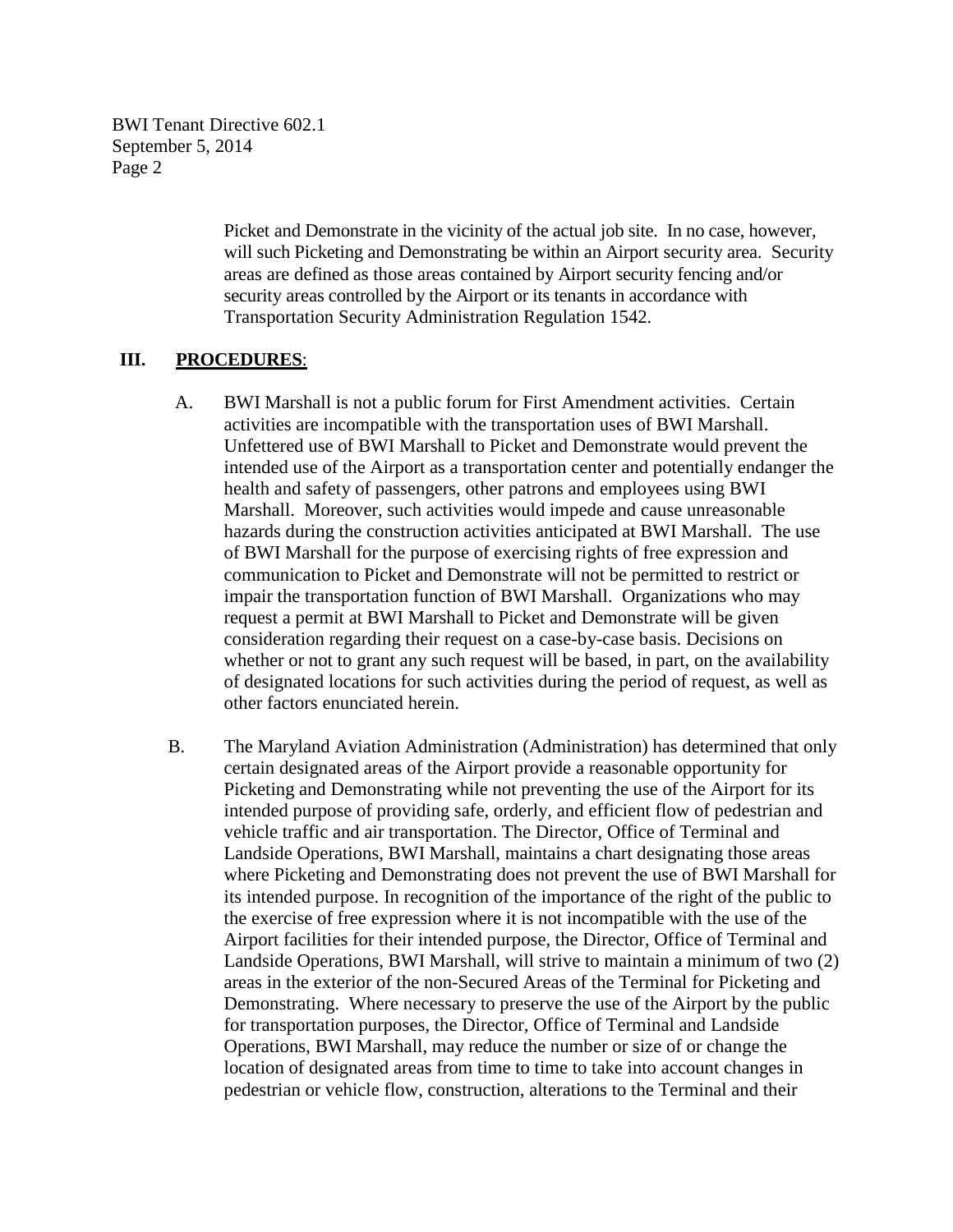> surroundings, emergency conditions, or other unforeseen circumstances which may necessitate a change. Notwithstanding the above, the following areas do not provide a reasonable opportunity for Picketing and Demonstrating without preventing the use of the Airport for its intended purpose of providing a safe, orderly and efficient flow of pedestrian traffic and are areas where Picketing and Demonstrating is prohibited:

- 1. Air Operations Areas, Secured Areas and Sterile Areas;
- 2. Roadways and thoroughfares for vehicles;
- 3. Within 10 feet of any access point to any place of business of any tenant, lessee or permittee of the Administration;
- 4. Roadway curbsides or curbs at which passengers load or unload from vehicles, motor vehicles or commercial vehicles and staging areas for Ground Transportation vehicles and designated bus stops;
- 5. Areas leased or assigned by agreement with the Administration for use by vendors or other lessees, permittees or licensees of the Administration;
- 6. Within 10 feet of any security screening point, terminal entrance vestibules, doorways or other interior or exterior entrances, access gates, escalators, elevators, stairways, moving walkways, baggage conveyance bins or equipment, or baggage cart dispensing units;
- 7. Within 10 feet of any kiosk, queue and stanchions or curbside baggage check-in counter, queue and stanchions;
- 8. Within 50 feet of any construction site or construction equipment except in those areas designated by the Director, Office of Terminal and Landside Operations, BWI Marshall, around construction work gates;
- 9. Within construction areas;
- 10. Inside Airport restrooms or within 10 feet of any access to an Airport restroom;
- 11. The Meditation Room;
- 12. The Observation Gallery;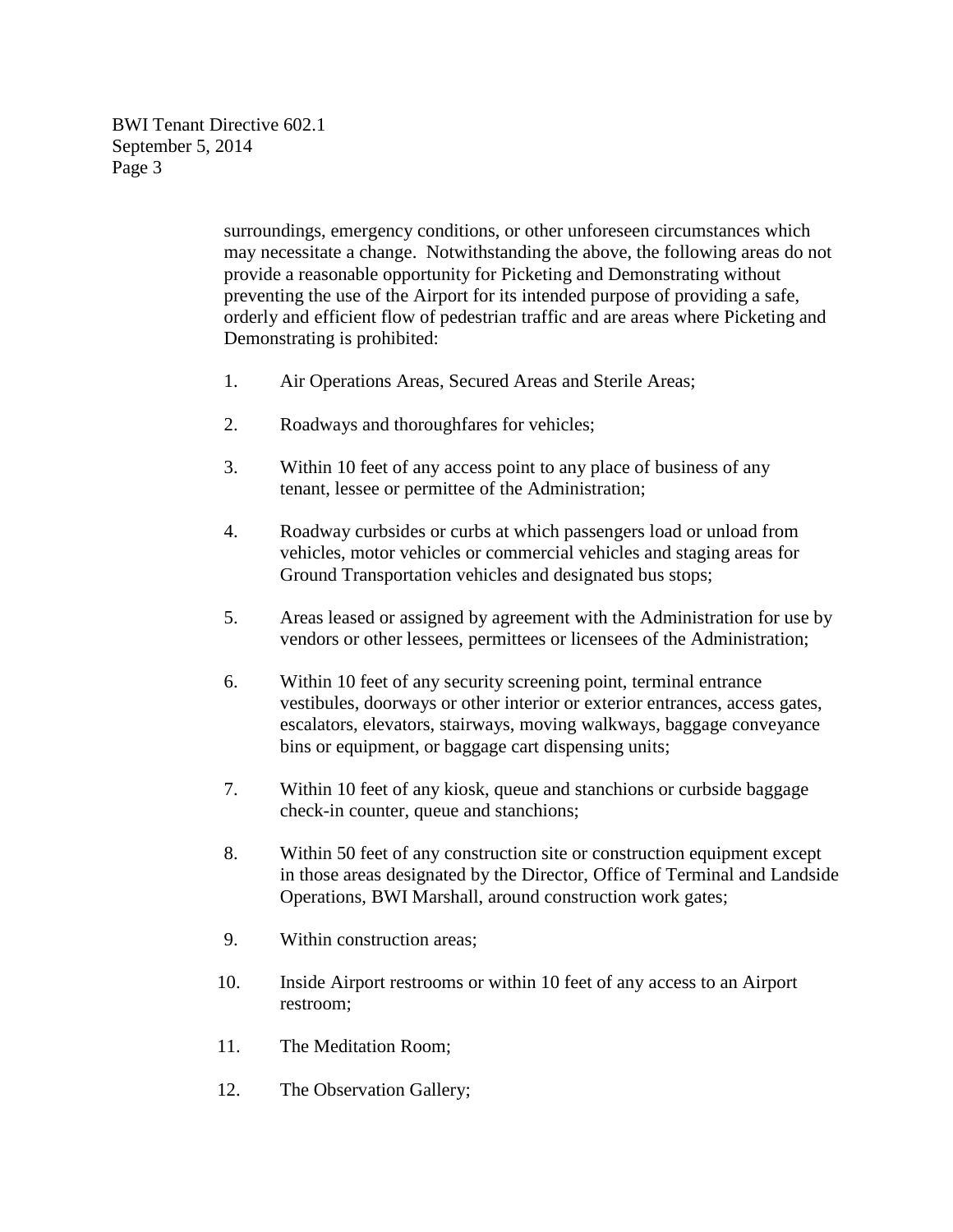- 13. The baggage claim areas of BWI Marshall;
- 14. The airline ticket counter areas of BWI Marshall; and
- 15. Any other areas that may be designated by the Director, Office of Terminal and Landside Operations, BWI Marshall, from time to time as necessary to maintain the safety and efficiency of Airport operations.
- C. No person shall Picket or Demonstrate or otherwise attempt to communicate their views to other users of the Airport without first delivering a written request to the Director, Office of Terminal and Landside Operations, BWI Marshall, of their intent to do so at least seven (7) days prior thereto. Such written request shall be required in order that adequate precautions may be taken by the Director, Office of Terminal and Landside Operations, BWI Marshall, to protect the public health, security, safety and order to assure efficient and orderly use of Airport for its primary purpose and to assure equal opportunity for freedom of expression. The written request shall state:
	- 1. The full name, mailing address and telephone number of the person delivering the written notice, or if he or she is a member of an organization which is sponsoring, conducting or promoting the activity, the full name, mailing address and telephone number of the organization, and the full name, mailing address and telephone number of a responsible officer or agent thereof;
	- 2. A description of the proposed activity stating the type of communication to be involved and the size and volume of the items to be handed out for the activity;
	- 3. The date, hour, location and anticipated duration of such activity;
	- 4. The number of persons planning to participate in such activity; and
	- 5. A statement or evidence that the person sponsoring, conducting or promoting the proposed activity is one that is charitable, religious or political in nature or whose purpose for the proposed activity is not for the deriving or making of profit from the sale or exchange of goods or services.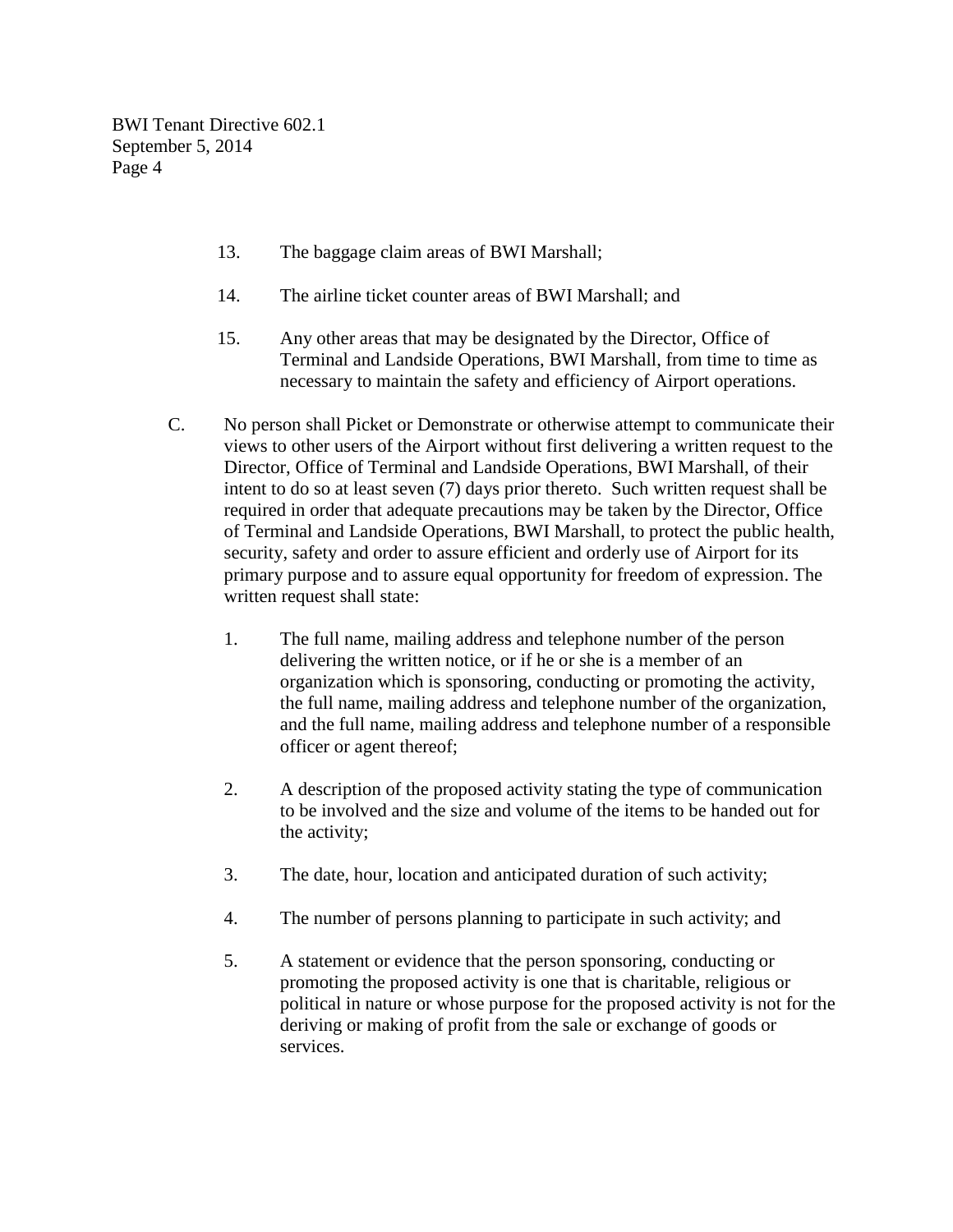- D. The Director, Office of Terminal and Landside Operations, BWI Marshall, shall review the request for sufficiency of information and shall meet with an authorized representative of the organization requesting to Picket and Demonstrate to discuss specific procedures for the conduct of the activity at BWI Marshall. The Commander, Airport Division, Maryland Transportation Authority Police or his designee and directors and/or managers of other pertinent Maryland Aviation Administration offices or divisions such as Airport Security, Airport Operations, and Terminal and Landside Operations as necessary may also attend the meeting. Following the meeting, the Director, Office of Terminal and Landside Operations, BWI Marshall, shall issue the requested permit or notify the applicant in writing why issuance of a permit is denied. A permit shall not be granted or denied based upon the content of any non-Commercial message. In the event that more than one person or organization submits a request to Picket and Demonstrate, the Director, Office of Terminal and Landside Operations, BWI Marshall, will review those requests on a first-come first-served basis and grant or deny permits in that order.
- E. The permit issued will designate the time, location and manner that the holder is eligible to conduct activities at BWI Marshall. The permit will also identify the number of persons permitted to Picket and Demonstrate at the location. No more than the agreed number of persons Picketing and Demonstrating is permitted.
- F. During all Picketing and Demonstrating activities, a spokesperson/responsible representative will be designated by the Picketing and Demonstrating group and will be present at the Picketing and Demonstrating site. This individual's name and location will be given to the Landside Operations Center (telephone 410-859-7736) at the start of the Picketing and Demonstrating day. The spokesperson will also advise the Landside Operations Center daily when the Picketing and Demonstrating has ceased.
- G. Individuals and organizations engaged in Picketing and Demonstrating shall not:
	- 1. Intentionally touch, grab, restrain, or in any way intimidate any person;
	- 2. Follow, pursue or call out to any person passing by the Picketing and Demonstrating area;
	- 3. Interfere with the public's unimpeded and free access to any freestanding concession counter or area;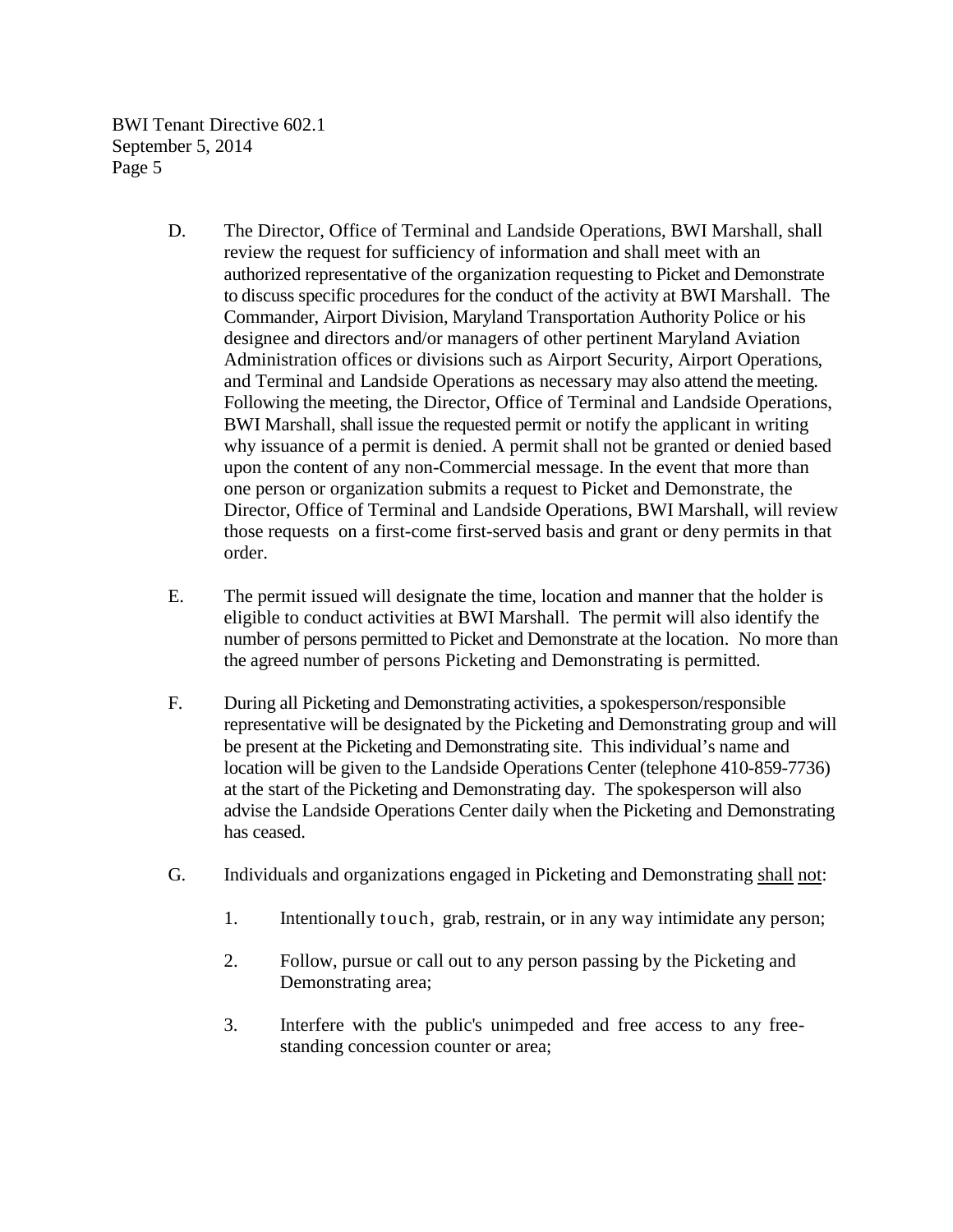- 4. Disrupt or interfere with the free and orderly flow of pedestrian or vehicular traffic;
- 5. Use any noise making device or amplification device capable of amplifying the human voice;
- 6. In any manner indicate to the public that he or she is an official of the State of Maryland, the Maryland Aviation Administration, or in any manner misrepresent to the public the true identity of the organization he or she represents;
- 7. In any way contend, imply, or lead Airport patrons to believe that the individual's or organization's views represent or are endorsed by the Maryland Aviation Administration, its tenants, or the State of Maryland;
- 8. Erect any racks, tables, or other means of displaying printed materials or other items or place any chairs, boxes or other obstructions in the public areas;
- 9. Attach any sign, circular, or other written material to any wall, booth, post, counter, or other surface;
- 10. Leave unattended at BWI Marshall, discard, or abandon bags, boxes, or other containers of literature, food, or other items (except in BWI Marshall trash receptacles);
- 11. Distribute any items of food or drink;
- 12. Conduct such activities in or on roadways or vehicle access lanes;
- 13. Engage in speech or solicitation in any area not permitted by these rules; or
- 14. Receive or accept any immediate payment or donation of money from any person.
- H. Persons under the influence of intoxicants will not be permitted to Picket and Demonstrate.